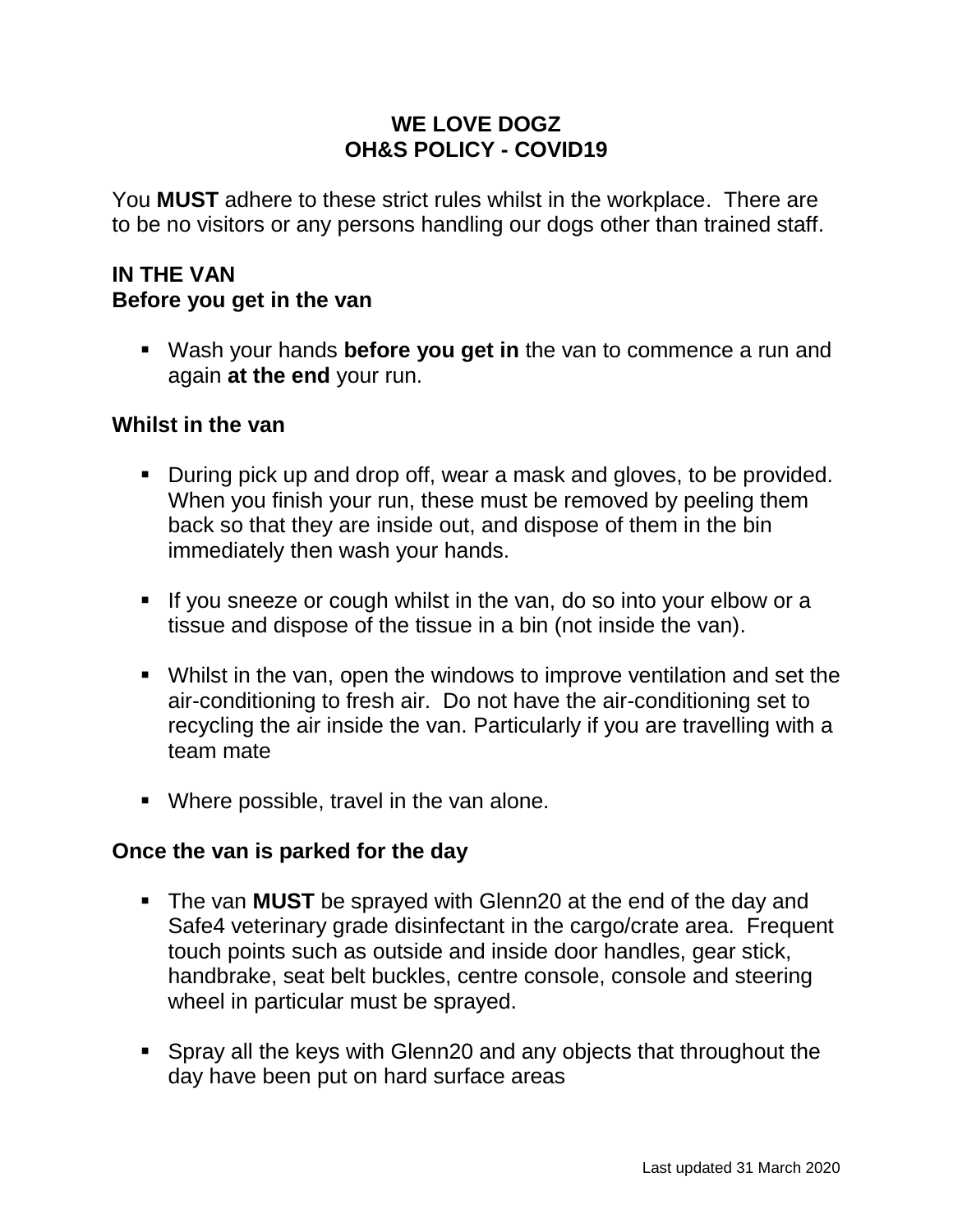• The van must be cleaned in accordance with the Information about routine environmental cleaning and disinfection in the community – Version 1 (25/03/2020) Coronavirus disease (COVID-19)

# **DURING PICK UP AND DROP OFF**

- Knock, announce, and enter to collect the dog
- You **MUST** remain 2 meters from our client if you come in contact with them. If the dog does not want to leave them, please ask them to put their dog in a separate room to them, where you can enter, collect the dog and leave without contact. Do not make clients feel uncomfortable by coming closer.
- Do not shake hands with clients
- **Respect their homes and privacy if they are working from home.** Minimize disruption when collecting their dog
- We **DO NOT** accept dogs who are owned by a person who has a confirmed case of COVID19 or whose owner has had close contact with someone with a confirmed case or is in quarantine (not voluntarily). If you become aware of any of these circumstances, you must immediately notify the office and do not collect the dog.

# **WORKING WITH THE DOGS**

- You **MUST** maintain at least 2 meters from each other at all times.
- Do not have any contact with anyone outside of our Company. Distance yourself and advise you are under strict OH&S rules. Instruct them to contact our office with any questions
- Cough and sneeze into your elbow only or a tissue and dispose of in a bin, and wash your hands
- Wash your hands before and after consuming any food
- Do not shake hands, hug or have any physical contact with each other